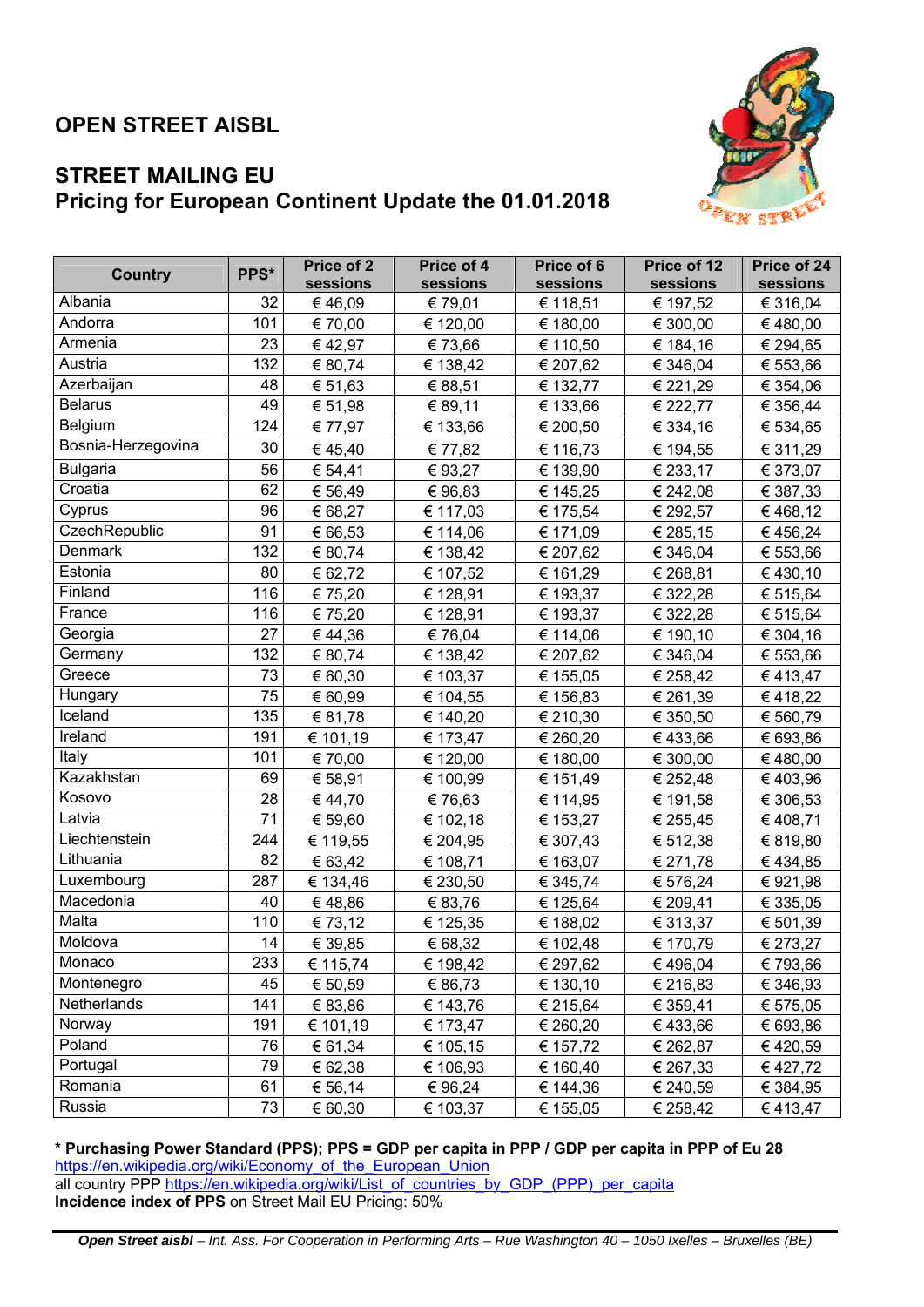| <b>Country</b> | PPS* | Price of 2<br>sessions | Price of 4<br>sessions | Price of 6<br>sessions | Price of 12<br>sessions | Price of 24<br>sessions |
|----------------|------|------------------------|------------------------|------------------------|-------------------------|-------------------------|
| SanMarino      | 163  | €91,49                 | € 156,83               | € 235,25               | € 392,08                | € 627,33                |
| Serbia         | 40   | €48,86                 | € 83,76                | € 125,64               | € 209,41                | € 335,05                |
| SlovakRepublic | 86   | € 64,80                | € 111,09               | € 166,63               | € 277,72                | €444,36                 |
| Slovenia       | 88   | € 65,50                | € 112,28               | € 168,42               | € 280,69                | €449,11                 |
| Spain          | 100  | € 69,65                | € 119,41               | € 179,11               | € 298,51                | €477,62                 |
| Sweden         | 137  | € 82,48                | € 141,39               | € 212,08               | € 353,47                | € 565,54                |
| Switzerland    | 164  | €91,83                 | € 157,43               | € 236,14               | € 393,56                | € 629,70                |
| Turkey         | 68   | € 58,56                | € 100,40               | € 150,59               | € 250,99                | €401,58                 |
| Ukraine        | 22   | €42,62                 | € 73,07                | € 109,60               | € 182,67                | € 292,28                |
| UnitedKingdom  | 117  | € 75,54                | € 129,50               | € 194,26               | € 323,76                | € 518,02                |

**\* Purchasing Power Standard (PPS); PPS = GDP per capita in PPP / GDP per capita in PPP of Eu 28** 

https://en.wikipedia.org/wiki/Economy\_of\_the\_European\_Union all country PPP https://en.wikipedia.org/wiki/List\_of\_countries\_by\_GDP\_(PPP)\_per\_capita **Incidence index of PPS** on Street Mail EU Pricing: 50%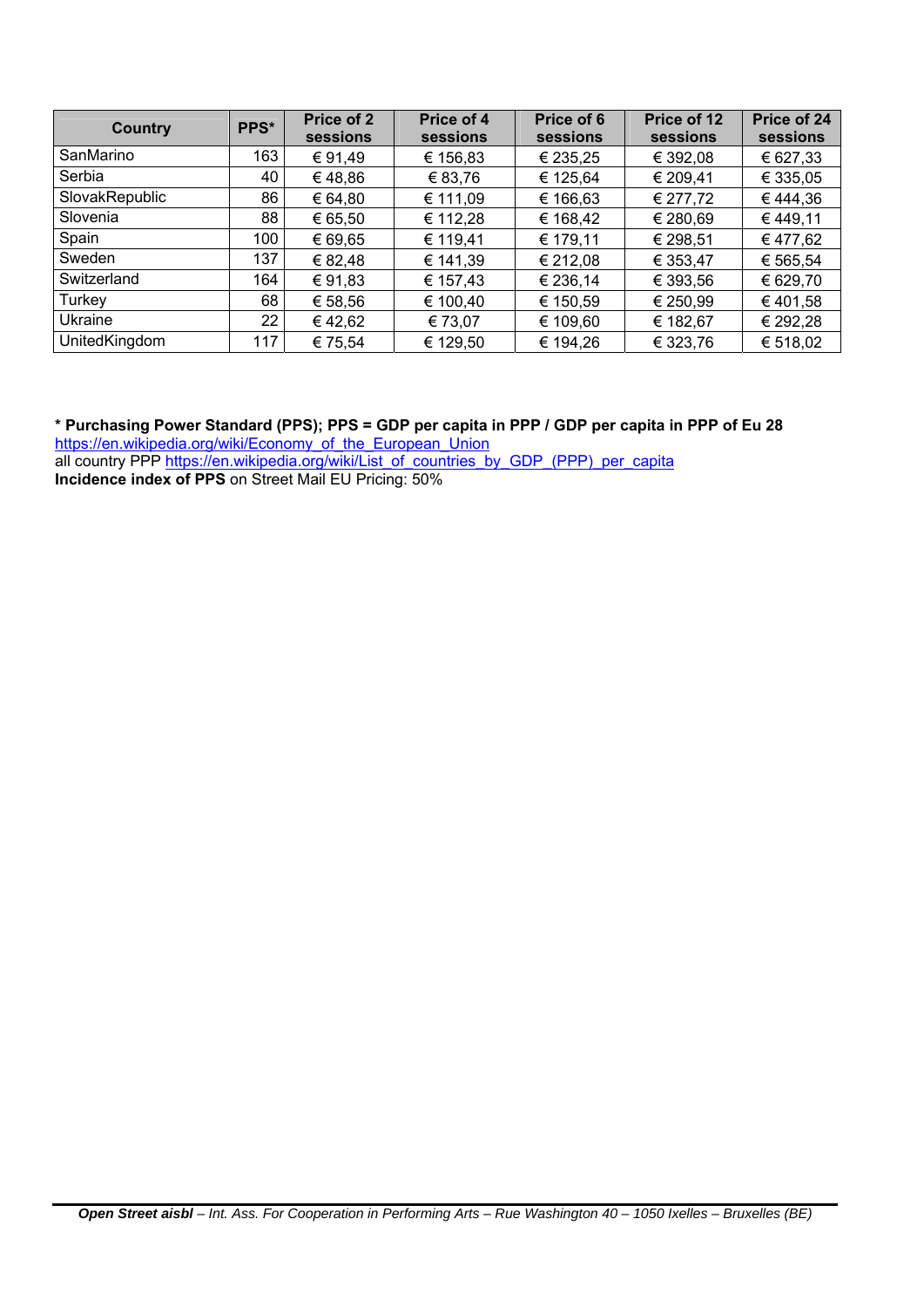## **OPEN STREET AISBL**

## **STREET MAILING EU Pricing for European Continent Update the 01.01.2018**



| <b>Country</b>           | PPS*           | Price of 2 | Price of 4 | Price of 6 | Price of 12 | Price of 24 |
|--------------------------|----------------|------------|------------|------------|-------------|-------------|
|                          |                | sessions   | sessions   | sessions   | sessions    | sessions    |
| Afghanistan              | 5              | € 36,73    | € 62,97    | € 94,46    | € 157,43    | € 251,88    |
| Algeria                  | 41             | €49,21     | € 84,36    | € 126,53   | € 210,89    | € 337,43    |
| Angola                   | 18             | €41,24     | € 70,69    | € 106,04   | € 176,73    | € 282,77    |
| Antigua Barbuda          | 69             | € 58,91    | € 100,99   | € 151,49   | € 252,48    | €403,96     |
| Saudi Arabia             | 152            | € 87,67    | € 150,30   | € 225,45   | € 375,74    | € 601,19    |
| Argentine                | 55             | € 54,06    | € 92,67    | € 139,01   | € 231,68    | € 370,69    |
| Australia                | 135            | € 81,78    | € 140,20   | € 210,30   | € 350,50    | € 560,79    |
| <b>Bahamas</b>           | 67             | € 58,22    | € 99,80    | € 149,70   | € 249,50    | € 399,21    |
| <b>Bahrain</b>           | 140            | € 83,51    | € 143,17   | € 214,75   | € 357,92    | € 572,67    |
| Bangladesh               | 10             | € 38,47    | € 65,94    | € 98,91    | € 164,85    | € 263,76    |
| <b>Barbados</b>          | 47             | € 51,29    | € 87,92    | € 131,88   | € 219,80    | € 351,68    |
| <b>Belize</b>            | 22             | €42,62     | € 73,07    | € 109,60   | € 182,67    | € 292,28    |
| <b>Benin</b>             | 5              | € 36,73    | € 62,97    | € 94,46    | € 157,43    | € 251,88    |
| <b>Bhutan</b>            | 22             | €42,62     | € 73,07    | € 109,60   | € 182,67    | € 292,28    |
| <b>Bolivia</b>           | 19             | €41,58     | € 71,29    | € 106,93   | € 178,22    | € 285,15    |
| <b>Botswana</b>          | 47             | € 51,29    | € 87,92    | € 131,88   | € 219,80    | € 351,68    |
| <b>Brazil</b>            | 42             | €49,55     | € 84,95    | € 127,43   | € 212,38    | € 339,80    |
| <b>Brunei Darussalam</b> | 212            | € 108,47   | € 185,94   | € 278,91   | €464,85     | € 743,76    |
| <b>Burkina Faso</b>      | 4              | € 36,39    | € 62,38    | € 93,56    | € 155,94    | € 249,50    |
| Burundi                  | $\overline{2}$ | € 35,69    | € 61,19    | € 91,78    | € 152,97    | € 244,75    |
| Cambodia                 | 10             | € 38,47    | € 65,94    | € 98,91    | € 164,85    | € 263,76    |
| Cameroon                 | 8              | € 37,77    | € 64,75    | € 97,13    | € 161,88    | € 259,01    |
| Canada                   | 128            | € 79,36    | € 136,04   | € 204,06   | € 340,10    | € 544,16    |
| Cape Verde               | 18             | €41,24     | € 70,69    | € 106,04   | € 176,73    | € 282,77    |
| Chad                     | 6              | € 37,08    | € 63,56    | € 95,35    | € 158,91    | € 254,26    |
| Chile                    | 66             | € 57,87    | € 99,21    | € 148,81   | € 248,02    | € 396,83    |
| China                    | 42             | €49,55     | € 84,95    | € 127,43   | € 212,38    | € 339,80    |
| Colombia                 | 39             | €48,51     | € 83,17    | € 124,75   | € 207,92    | € 332,67    |
| Comoros                  | 4              | € 36,39    | € 62,38    | € 93,56    | € 155,94    | € 249,50    |
| North Korea              | 4              | € 36,39    | € 62,38    | € 93,56    | € 155,94    | € 249,50    |
| South Korea              | 104            | € 71,04    | € 121,78   | € 182,67   | € 304,46    | € 487,13    |
| <b>Ivory Coast</b>       | 9              | € 38,12    | € 65,35    | € 98,02    | € 163,37    | € 261,39    |
| Costa Rica               | 45             | € 50,59    | € 86,73    | € 130,10   | € 216,83    | € 346,93    |
| Cuba                     | 27             | €44,36     | € 76,04    | € 114,06   | € 190,10    | € 304,16    |
| Djibouti                 | 9              | € 38,12    | € 65,35    | € 98,02    | € 163,37    | € 261,39    |
| Dominica                 | 31             | €45,74     | €78,42     | € 117,62   | € 196,04    | € 313,66    |
| Ecuador                  | 30             | €45,40     | € 77,82    | € 116,73   | € 194,55    | € 311,29    |
| Egypt                    | 34             | €46,78     | € 80,20    | € 120,30   | € 200,50    | € 320,79    |
| El Salvador              | 24             | € 43,32    | € 74,26    | € 111,39   | € 185,64    | € 297,03    |
|                          |                |            |            |            |             |             |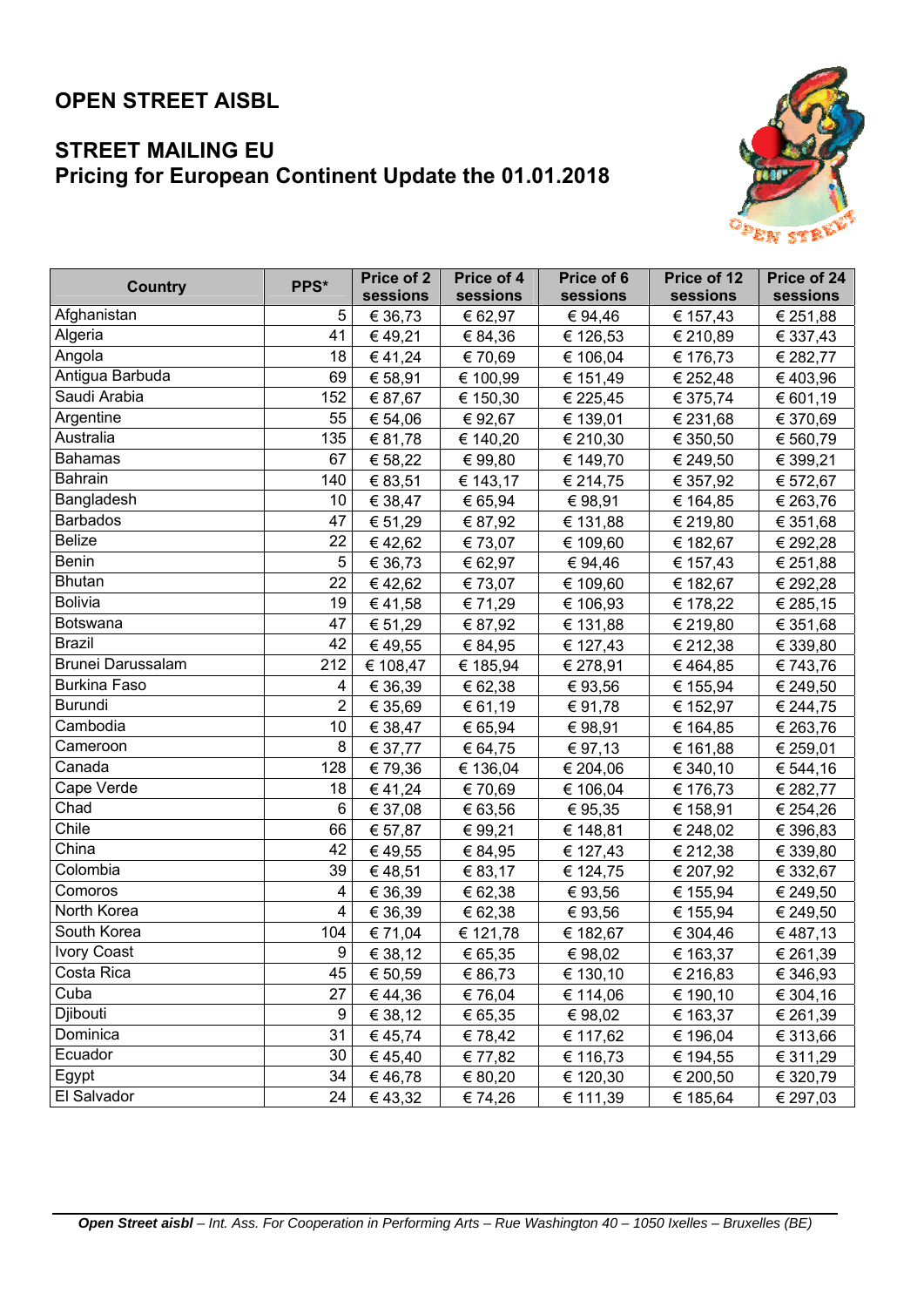| <b>United Arab Emirates</b> | 187              | € 99,80  | € 171,09 | € 256,63 | € 427,72 | € 684,36 |
|-----------------------------|------------------|----------|----------|----------|----------|----------|
| <b>Equatorial Guinea</b>    | 106              | € 71,73  | € 122,97 | € 184,46 | € 307,43 | €491,88  |
| Eritrea                     | 3                | € 36,04  | € 61,78  | € 92,67  | € 154,46 | € 247,13 |
| Ethiopia                    | 5                | € 36,73  | € 62,97  | € 94,46  | € 157,43 | € 251,88 |
| Fiji                        | 25               | €43,66   | € 74,85  | € 112,28 | € 187,13 | € 299,41 |
| Philippines                 | 21               | €42,28   | €72,48   | € 108,71 | € 181,19 | € 289,90 |
| Gabon                       | 52               | € 53,02  | € 90,89  | € 136,34 | € 227,23 | € 363,56 |
| Gambia                      | 4                | € 36,39  | € 62,38  | € 93,56  | € 155,94 | € 249,50 |
| Ghana                       | 12               | € 39,16  | € 67,13  | € 100,69 | € 167,82 | € 268,51 |
| Jamaica                     | 24               | € 43,32  | € 74,26  | € 111,39 | € 185,64 | € 297,03 |
| Japan                       | 114              | € 74,50  | € 127,72 | € 191,58 | € 319,31 | € 510,89 |
| Grenada                     | 38               | €48,17   | € 82,57  | € 123,86 | € 206,44 | € 330,30 |
| Greenland                   | 19               | €41,58   | € 71,29  | € 106,93 | € 178,22 | € 285,15 |
| Guatemala                   | 21               | €42,28   | €72,48   | € 108,71 | € 181,19 | € 289,90 |
| Guinea                      | 3                | € 36,04  | € 61,78  | € 92,67  | € 154,46 | € 247,13 |
| Guinea-Bissau               | 4                | € 36,39  | € 62,38  | € 93,56  | € 155,94 | € 249,50 |
| Guyana                      | 21               | €42,28   | €72,48   | € 108,71 | € 181,19 | € 289,90 |
| Haiti                       | 4                | € 36,39  | € 62,38  | € 93,56  | € 155,94 | € 249,50 |
| Honduras                    | 14               | € 39,85  | € 68,32  | € 102,48 | € 170,79 | € 273,27 |
| Hong Kong                   | 161              | € 90,79  | € 155,64 | € 233,47 | € 389,11 | € 622,57 |
| India                       | 18               | €41,24   | € 70,69  | € 106,04 | € 176,73 | € 282,77 |
| Indonesia                   | 32               | €46,09   | € 79,01  | € 118,51 | € 197,52 | € 316,04 |
| Iran                        | 49               | € 51,98  | € 89,11  | € 133,66 | € 222,77 | € 356,44 |
| Iraq                        | 49               | € 51,98  | € 89,11  | € 133,66 | € 222,77 | € 356,44 |
| Marshall Islands            | 9                | € 38,12  | € 65,35  | € 98,02  | € 163,37 | € 261,39 |
| Solomon Islands             | 5                | € 36,73  | € 62,97  | € 94,46  | € 157,43 | € 251,88 |
| Israel                      | 97               | € 68,61  | € 117,62 | € 176,44 | € 294,06 | € 470,50 |
| Jordan                      | 33               | €46,44   | € 79,60  | € 119,41 | € 199,01 | € 318,42 |
| Kenya                       | 9                | € 38,12  | € 65,35  | € 98,02  | € 163,37 | € 261,39 |
| Kyrgyzstan                  | 9                | € 38,12  | € 65,35  | € 98,02  | € 163,37 | € 261,39 |
| Kiribati                    | 5                | € 36,73  | € 62,97  | € 94,46  | € 157,43 | € 251,88 |
| Kuwait                      | 198              | € 103,61 | € 177,62 | € 266,44 | €444,06  | € 710,50 |
| Laos                        | 15               | €40,20   | € 68,91  | € 103,37 | € 172,28 | € 275,64 |
| Lesotho                     | $\boldsymbol{9}$ | € 38,12  | € 65,35  | € 98,02  | € 163,37 | € 261,39 |
| Lebanon                     | 51               | € 52,67  | € 90,30  | € 135,45 | € 225,74 | € 361,19 |
| Liberia                     | 2                | € 35,69  | € 61,19  | € 91,78  | € 152,97 | € 244,75 |
| Libya                       | 23               | € 42,97  | € 73,66  | € 110,50 | € 184,16 | € 294,65 |
| Macau                       | 249              | € 121,29 | € 207,92 | € 311,88 | € 519,80 | € 831,68 |
| Madagascar                  | 4                | € 36,39  | € 62,38  | € 93,56  | € 155,94 | € 249,50 |
| Malawi                      | 3                | € 36,04  | € 61,78  | € 92,67  | € 154,46 | € 247,13 |
| Maldives                    | 42               | €49,55   | € 84,95  | € 127,43 | € 212,38 | € 339,80 |
| Malaysia                    | 75               | € 60,99  | € 104,55 | € 156,83 | € 261,39 | €418,22  |
| Mali                        | 6                | € 37,08  | € 63,56  | € 95,35  | € 158,91 | € 254,26 |
| Morocco                     | 23               | € 42,97  | €73,66   | € 110,50 | € 184,16 | € 294,65 |
| Mauritania                  | 11               | € 38,81  | € 66,53  | € 99,80  | € 166,34 | € 266,14 |
| Mauritius                   | 56               | € 54,41  | € 93,27  | € 139,90 | € 233,17 | € 373,07 |
| Mexico                      | 52               | € 53,02  | € 90,89  | € 136,34 | € 227,23 | € 363,56 |
| Mongolia                    | 33               | €46,44   | € 79,60  | € 119,41 | € 199,01 | € 318,42 |
| Mozambique                  | 3                | € 36,04  | € 61,78  | € 92,67  | € 154,46 | € 247,13 |
| Myanmar                     | 16               | € 40,54  | € 69,50  | € 104,26 | € 173,76 | € 278,02 |
| Namibia                     | 31               | € 45,74  | €78,42   | € 117,62 | € 196,04 | € 313,66 |
| Nauru                       | 31               | € 45,74  | € 78,42  | € 117,62 | € 196,04 | € 313,66 |

*Open Street aisbl – Int. Ass. For Cooperation in Performing Arts – Rue Washington 40 – 1050 Ixelles – Bruxelles (BE)*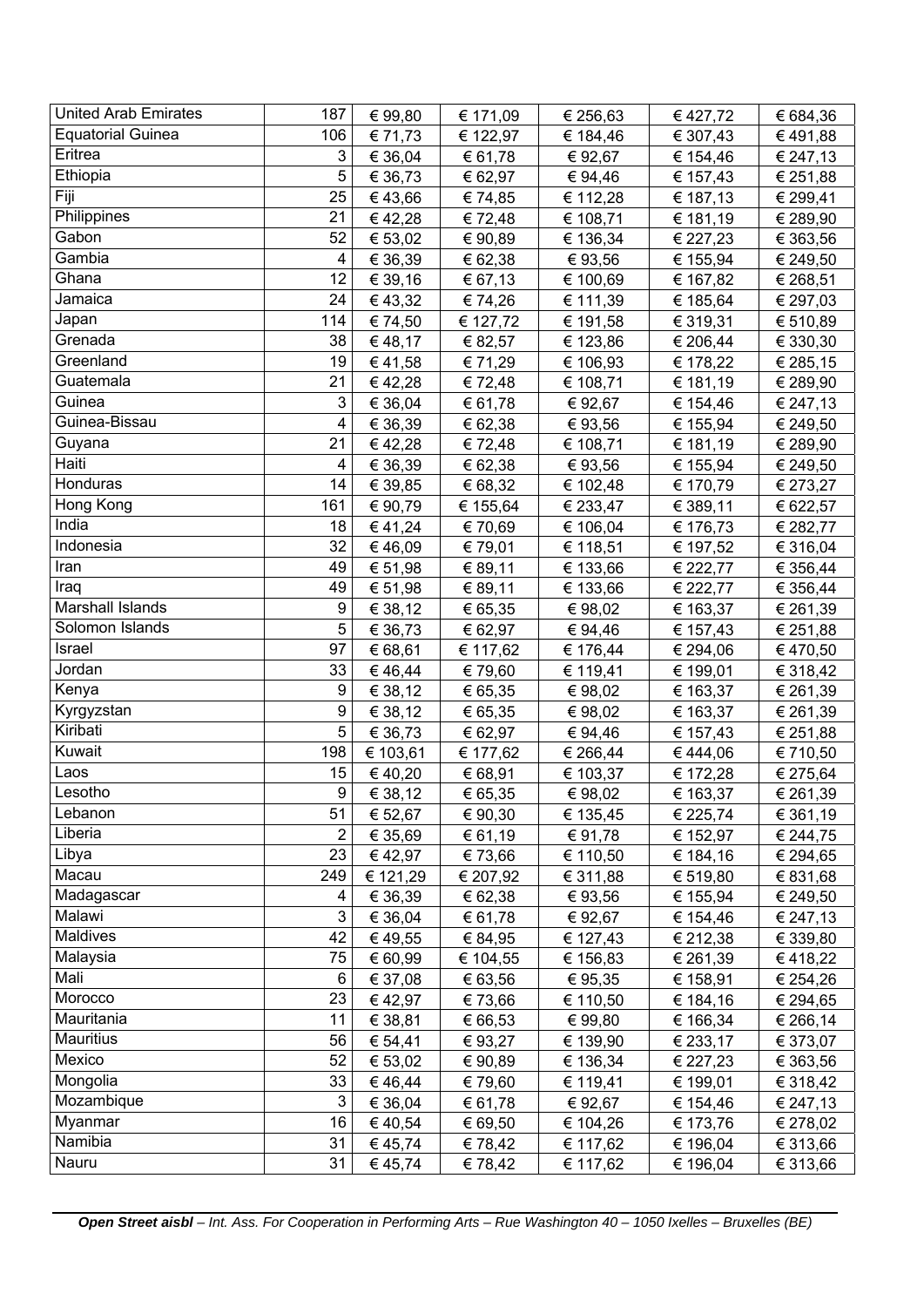| Nepal                               | 6              | € 37,08  | € 63,56  | € 95,35  | € 158,91 | € 254,26   |
|-------------------------------------|----------------|----------|----------|----------|----------|------------|
| Nicaragua                           | 15             | €40,20   | € 68,91  | € 103,37 | € 172,28 | € 275,64   |
| Niger                               | 3              | € 36,04  | € 61,78  | € 92,67  | € 154,46 | € 247,13   |
| Nigeria                             | 16             | €40,54   | € 69,50  | € 104,26 | € 173,76 | € 278,02   |
| <b>New Zeland</b>                   | 103            | € 70,69  | € 121,19 | € 181,78 | € 302,97 | €484,75    |
| Oman                                | 129            | € 79,70  | € 136,63 | € 204,95 | € 341,58 | € 546,53   |
| Pakistan                            | 14             | € 39,85  | € 68,32  | € 102,48 | € 170,79 | € 273,27   |
| Palau                               | 42             | €49,55   | € 84,95  | € 127,43 | € 212,38 | € 339,80   |
| Panama                              | 63             | € 56,83  | €97,43   | € 146,14 | € 243,56 | € 389,70   |
| Papua New Guinea                    | 9              | € 38,12  | € 65,35  | € 98,02  | € 163,37 | € 261,39   |
| Paraguay                            | 25             | €43,66   | € 74,85  | € 112,28 | € 187,13 | € 299,41   |
| Peru                                | 35             | € 47,13  | € 80,79  | € 121,19 | € 201,98 | € 323,17   |
| Puerto Rico                         | 106            | € 71,73  | € 122,97 | € 184,46 | € 307,43 | €491,88    |
| Qatar                               | 352            | € 156,98 | € 269,11 | €403,66  | € 672,77 | € 1.076,44 |
| Central African Rep.                | 1              | € 35,35  | € 60,59  | € 90,89  | € 151,49 | € 242,38   |
| Republic of Congo                   | 18             | €41,24   | € 70,69  | € 106,04 | € 176,73 | € 282,77   |
| Dem. Rep. of Congo                  | 1              | € 35,35  | € 60,59  | € 90,89  | € 151,49 | € 242,38   |
| Dominican Republic                  | 44             | € 50,25  | € 86,14  | € 129,21 | € 215,35 | € 344,55   |
| Rwanda                              | 5              | € 36,73  | € 62,97  | € 94,46  | € 157,43 | € 251,88   |
| Saint Kitts and Nevis               | 71             | € 59,60  | € 102,18 | € 153,27 | € 255,45 | €408,71    |
| S. Vincent & Grenadine              | 31             | € 45,74  | €78,42   | € 117,62 | € 196,04 | € 313,66   |
| Samoa                               | 15             | €40,20   | € 68,91  | € 103,37 | € 172,28 | € 275,64   |
| Saint Lucia                         | 32             | €46,09   | € 79,01  | € 118,51 | € 197,52 | € 316,04   |
| Sao Tome & Principe                 | 8              | € 37,77  | € 64,75  | € 97,13  | € 161,88 | € 259,01   |
| Senegal                             | $\overline{7}$ | € 37,43  | € 64,16  | € 96,24  | € 160,40 | € 256,63   |
| Seychelles                          | 76             | € 61,34  | € 105,15 | € 157,72 | € 262,87 | €420,59    |
| Sierra Leone                        | 4              | € 36,39  | € 62,38  | € 93,56  | € 155,94 | € 249,50   |
| Singapore                           | 242            | € 118,86 | € 203,76 | € 305,64 | € 509,41 | € 815,05   |
| Syria                               | 13             | € 39,50  | € 67,72  | € 101,58 | € 169,31 | € 270,89   |
| Somalia                             | 1              | € 35,35  | € 60,59  | € 90,89  | € 151,49 | € 242,38   |
| South Sudan                         | 4              | € 36,39  | € 62,38  | € 93,56  | € 155,94 | € 249,50   |
| SriLanka                            | 33             | €46,44   | €79,60   | € 119,41 | € 199,01 | € 318,42   |
| Fed. St. of Micronesia              | 8              | € 37,77  | € 64,75  | € 97,13  | € 161,88 | € 259,01   |
| U.S. of America                     | 158            | € 89,75  | € 153,86 | € 230,79 | € 384,65 | € 615,45   |
| South Africa                        | 36             | €47,48   | € 81,39  | € 122,08 | € 203,47 | € 325,54   |
| Sudan                               | 12             | € 39,16  | € 67,13  | € 100,69 | € 167,82 | € 268,51   |
| Suriname                            | 38             | € 48,17  | € 82,57  | € 123,86 | € 206,44 | € 330,30   |
| Swaziland                           | 27             | € 44,36  | € 76,04  | € 114,06 | € 190,10 | € 304,16   |
| Tajikistan                          | 8              | € 37,77  | € 64,75  | € 97,13  | € 161,88 | € 259,01   |
| Thailand                            | 46             | € 50,94  | € 87,33  | € 130,99 | € 218,32 | € 349,31   |
| Taiwan                              | 132            | € 80,74  | € 138,42 | € 207,62 | € 346,04 | € 553,66   |
| Tanzania<br>TimorEst                | 8              | € 37,77  | € 64,75  | € 97,13  | € 161,88 | € 259,01   |
|                                     | 11             | € 38,81  | € 66,53  | € 99,80  | € 166,34 | € 266,14   |
| Togo                                | 4              | € 36,39  | € 62,38  | € 93,56  | € 155,94 | € 249,50   |
| Tonga<br><b>Trinidad and Tobago</b> | 14             | € 39,85  | € 68,32  | € 102,48 | € 170,79 | € 273,27   |
| Tunisia                             | 88             | € 65,50  | € 112,28 | € 168,42 | € 280,69 | € 449,11   |
| Turkmenistan                        | 32             | €46,09   | € 79,01  | € 118,51 | € 197,52 | € 316,04   |
| Tuvalu                              | 48<br>9        | € 51,63  | € 88,51  | € 132,77 | € 221,29 | € 354,06   |
|                                     |                | € 38,12  | € 65,35  | € 98,02  | € 163,37 | € 261,39   |
| Uganda                              | 5              | € 36,73  | € 62,97  | € 94,46  | € 157,43 | € 251,88   |